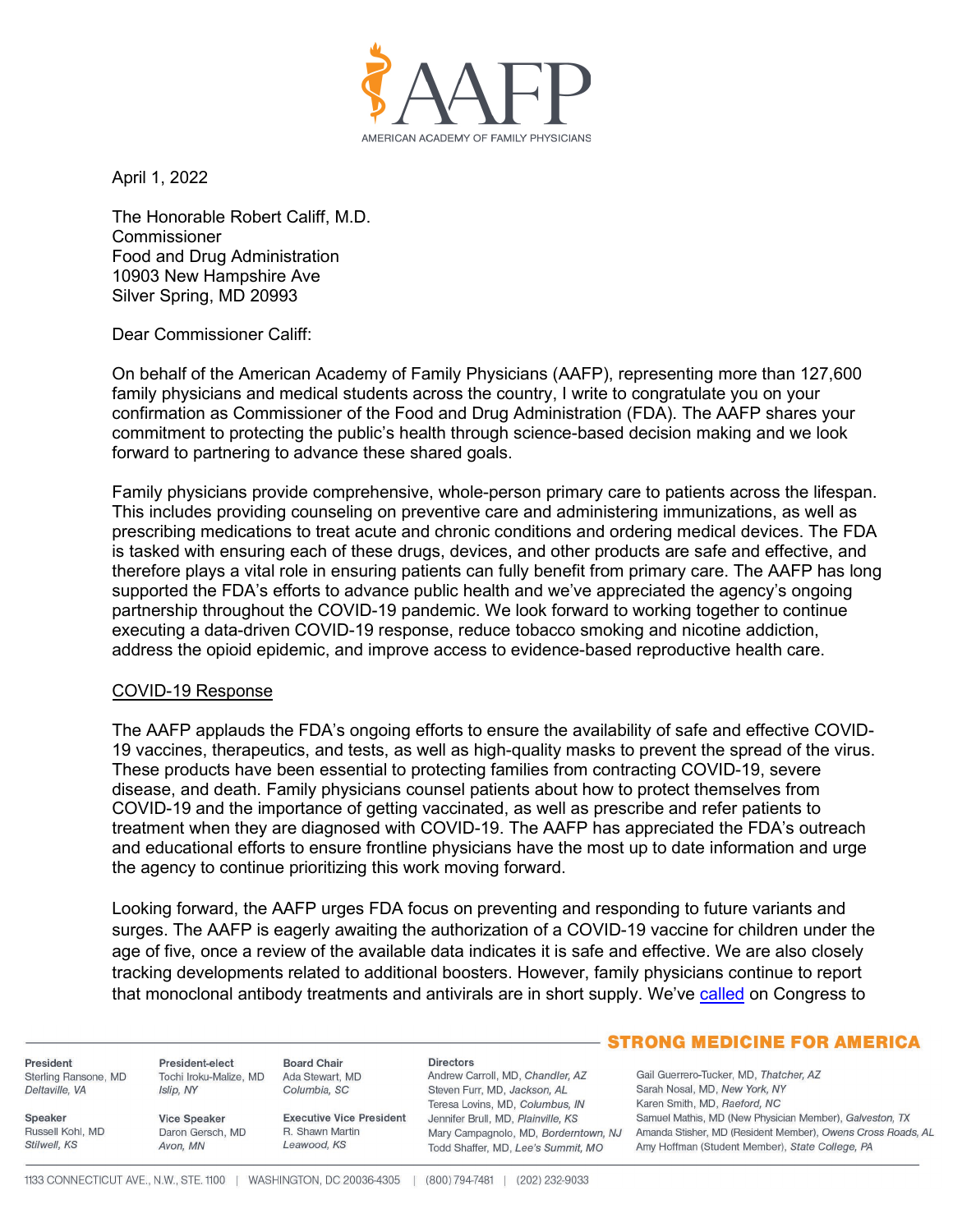Commissioner Califf April 1, 2022 Page 2 of 4

provide adequate funding to support these efforts and we look forward to continuing to partner with the FDA to:

- **Ensure safe and effective vaccines and boosters are available to patients of all ages (following the robust review of available data), including updated vaccines or variantspecific boosters that may be required in the future,**
- **Increase the development and availability of monoclonal antibody and antiviral treatments that are effective against new variants, and**
- **Continue to bolster our testing and surveillance capacity through the development of COVID-19 diagnostic tests, including at-home, rapid, and polymerase chain reaction (PCR) tests.**

**The AAFP urges FDA to work with other agencies within HHS to develop and publish a plan to ensure ongoing availability of COVID-19 vaccines, therapeutics, and tests after the national public health emergency ends.** We are pleased that the FDA released guidance for COVID-19 test and other device manufacturers outlining the timeline and process for transitioning from PHE operations to normal operations. We urge FDA to publish clarifying information and guidance regarding the continued availability of vaccines and therapeutics that have not yet been fully approved after the end of the PHE, including the process for how FDA will notify the public about the expiration of emergency use authorizations (EUAs). While the AAFP recognizes that the existing EUAs may not be tied to the PHE, the issuance of clear guidance would promote public trust and reduce confusion among health care professionals and other stakeholders.

# Tobacco and Nicotine

The AAFP appreciates the FDA's frequent reiteration that there are no safe tobacco products. Cigarette smoking (including secondhand smoke exposure) is the leading cause of death and preventable disease in the United States, accounting for more than 480,000 deaths each year. [i](#page-3-0) Cigarette smoking has been causally linked to diseases of nearly all organs of the body, including an increased risk of heart disease, stroke, chronic obstructive pulmonary disease (COPD), diabetes mellitus, and lung cancer.<sup>[ii](#page-3-1)</sup> Lung cancer caused by smoking is the leading cause of lung cancer deaths.[iii](#page-3-2) It also causes complications in pregnancy, harms the fetus, and leads to diminished overall health status.<sup>[iv](#page-3-3)</sup> The AAFP provides a number of resources on smoking cessation treatment and can support the administration with developing or sharing additional resources for tobacco use screening and treatment.

Menthol in cigarettes mitigates harshness of tobacco smoke to new smokers making it more appealing to non-smokers and young people. VMenthol cigarettes are also more addicti[v](#page-3-4)e and make it harder to quit smoking. The tobacco industry has targeted marketing for menthol cigarettes towards Black communities which has led to a dramatic increase in prevalence of menthol cigarette use among Black individuals: 5% of Black smokers in the 1950s to 85 percent today, compared to just 29 percent of White smokers. [vi](#page-3-5), [vii](#page-3-6), [viii](#page-3-7) **The AAFP strongly supports removing all flavored tobacco and nicotine products from the market, including menthol cigarettes and all flavors of cigars**.

The AAFP applauds the FDA's efforts to ban the sale of all flavored [electronic nicotine d](https://www.aafp.org/about/policies/all/electronic-nicotine-delivery-systems.html#:%7E:text=Electronic%20nicotine%20delivery%20systems%20(ENDS)%2C%20also%20called%20electronic%20cigarettes,solution%20which%20usually%20contains%20nicotine.)elivery systems (ENDS), also called electronic cigarettes, e-cigarettes, vaping devices, or vape pens. **Young people continue to use ENDS at alarming levels, and many ENDS products contain highly addictive levels of nicotine.** CDC and FDA's most recent National Youth Tobacco Survey showed that more than 2 million middle and high school students reported using e-cigarettes in the first half of this year, even when many schools were closed because of the COVID-19 pandemic. Any non-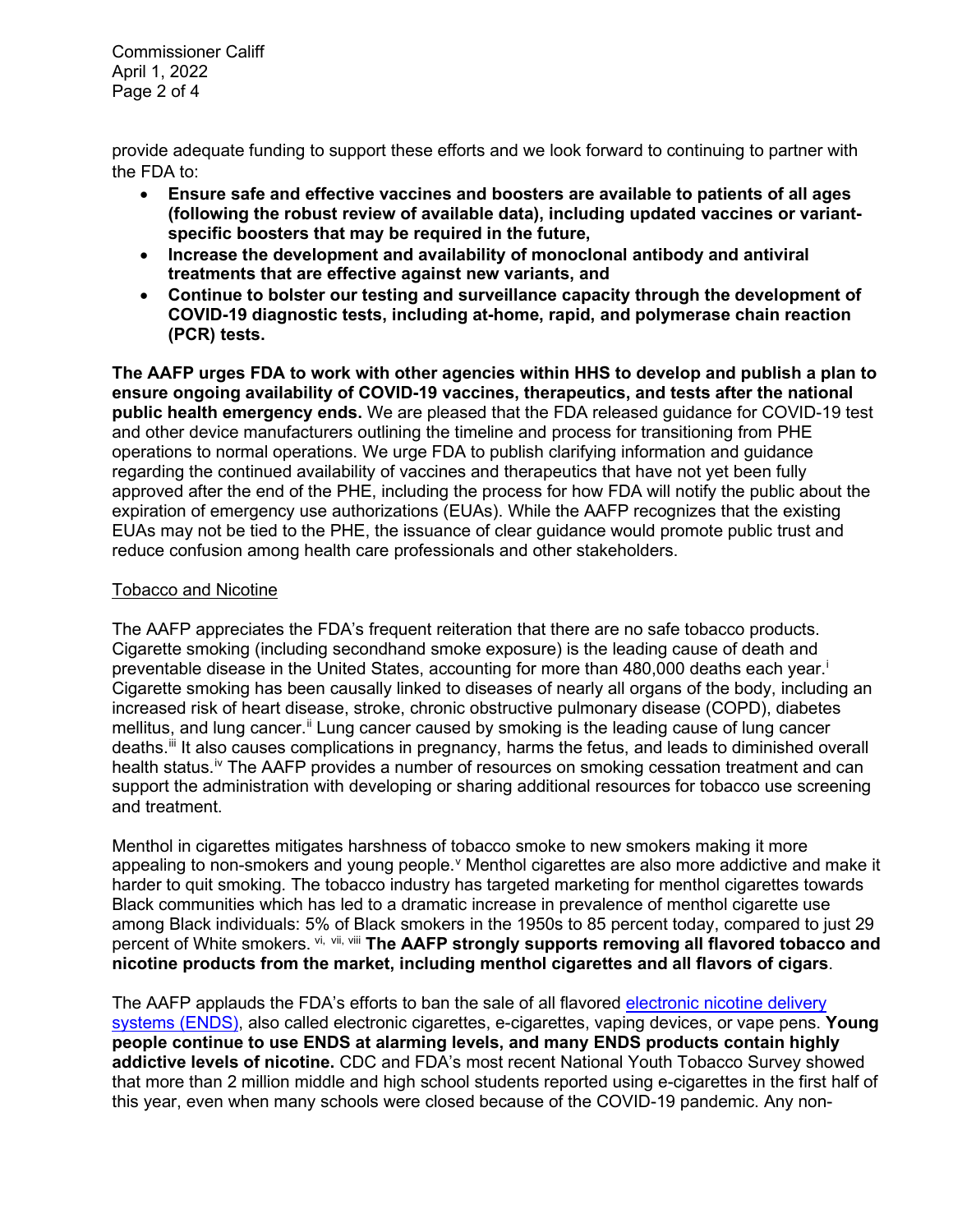Commissioner Califf March 31, 2022 Page 3 of 4

tobacco flavored nicotine products are more likely to appeal to young people and increase rates of nicotine and tobacco use. **All flavored nicotine and tobacco products must be cleared from the market, and the AAFP strongly supports the FDA's efforts to do so**.

The AAFP recently joined other stakeholders in [calling on Congress](https://www.aafp.org/dam/AAFP/documents/advocacy/prevention/tobacco/LT-Congress-SyntheticNicotine-030722.pdf) to clarify FDA authority to regulate synthetic nicotine. As you know, there has been an alarming rise in ENDS manufacturers using a loophole in the Family Smoking Prevention and Tobacco Control Act to evade FDA regulation and oversight. The AAFP applauded Congress's swift action to pass legislation closing this loophole. **We urge FDA to use its authority to swiftly implement regulations applying existing federal regulations for traditional tobacco products to all synthetic nicotine products.** 

**However, the AAFP remains concerned at delays in implementing regulations to require color graphics depicting the negative health consequences of smoking to accompany new textual warning statements on cigarettes**. The AAFP opposes the use of all forms of nicotine and the advertisement of nicotine delivery products. Any sale of these products should be accompanied by graphic warning labels. While we recognize the FDA is limited in their ability to enforce this rule pending legal challenges, we appreciate the opportunity to continue engaging with your office to ensure this final rule is [implemented as intended.](https://www.aafp.org/dam/AAFP/documents/advocacy/prevention/tobacco/LT-FDA-HHS-GraphicalWarnings-100119.pdf)

## Opioid Prescribing and Substance Use Disorder (SUD) Treatment

The AAFP is committed to addressing the dual public health crises of undertreated pain and opioid misuse at the national and local levels. Through its efforts with other physician and medical organizations, as well as governmental entities, the AAFP promotes the advancement of safe pain management and opioid prescribing, and is working to address the growing burden of opioid dependence. **While the AAFP strongly supports prescriber education programs to address over prescribing concerns, the Academy recently shared [concerns](https://www.aafp.org/dam/AAFP/documents/advocacy/prevention/risk/LT-FDA-MandatoryOpioidPrescriberEducation-120221.pdf) about implementing a mandatory training requirement for prescribers.** Physicians have improved prescribing practices through optional trainings over the last six years and are seeking training to improve screening, diagnosis, and treatment of SUD involving opioids and other legal or illicit drugs. Additionally, private and public organizations, medical schools, and residencies have increased training on appropriate prescribing and pain management. Adding mandatory requirements for training would be burdensome to physicians, many of whom have already sought additional training on pain management practices.

These added burdens, such as the mandatory education requirement for physicians to obtain the Xwaiver to provide SUD treatment, have been shown to worsen access to evidence-based, appropriate care.<sup>[ix](#page-3-8)</sup> More accessible SUD treatment is critically important to reducing the overdose death rates. The Academy continues to [advocate](https://www.aafp.org/dam/AAFP/documents/advocacy/prevention/TS-SenateHELP-MentalHealthSUDHearing-020122.pdf) for Congress to eliminate the X-waiver. We urge FDA to partner with Congress and other agencies to remove unnecessary regulatory barriers and further expand access to MAT.

## Reproductive Health

The AAFP is pleased that the FDA permanently removed the Risk Evaluation and Mitigation Strategy (REMS) in-person dispensing requirement for mifepristone. The [medical community](https://www.aafp.org/dam/AAFP/documents/advocacy/prevention/women/LT-WH-Mifepristone-030121.pdf) has long called for the [removal](https://www.aafp.org/dam/AAFP/documents/advocacy/prevention/women/LT-FDA-MifepristoneREMS-062019.pdf) of the in-person dispensing requirement since evidence indicates it is unnecessary for ensuring patient safety and instead creates barriers to comprehensive, evidence-based care. Mifepristone is a safe and effective medication when used to terminate a pregnancy or as part of